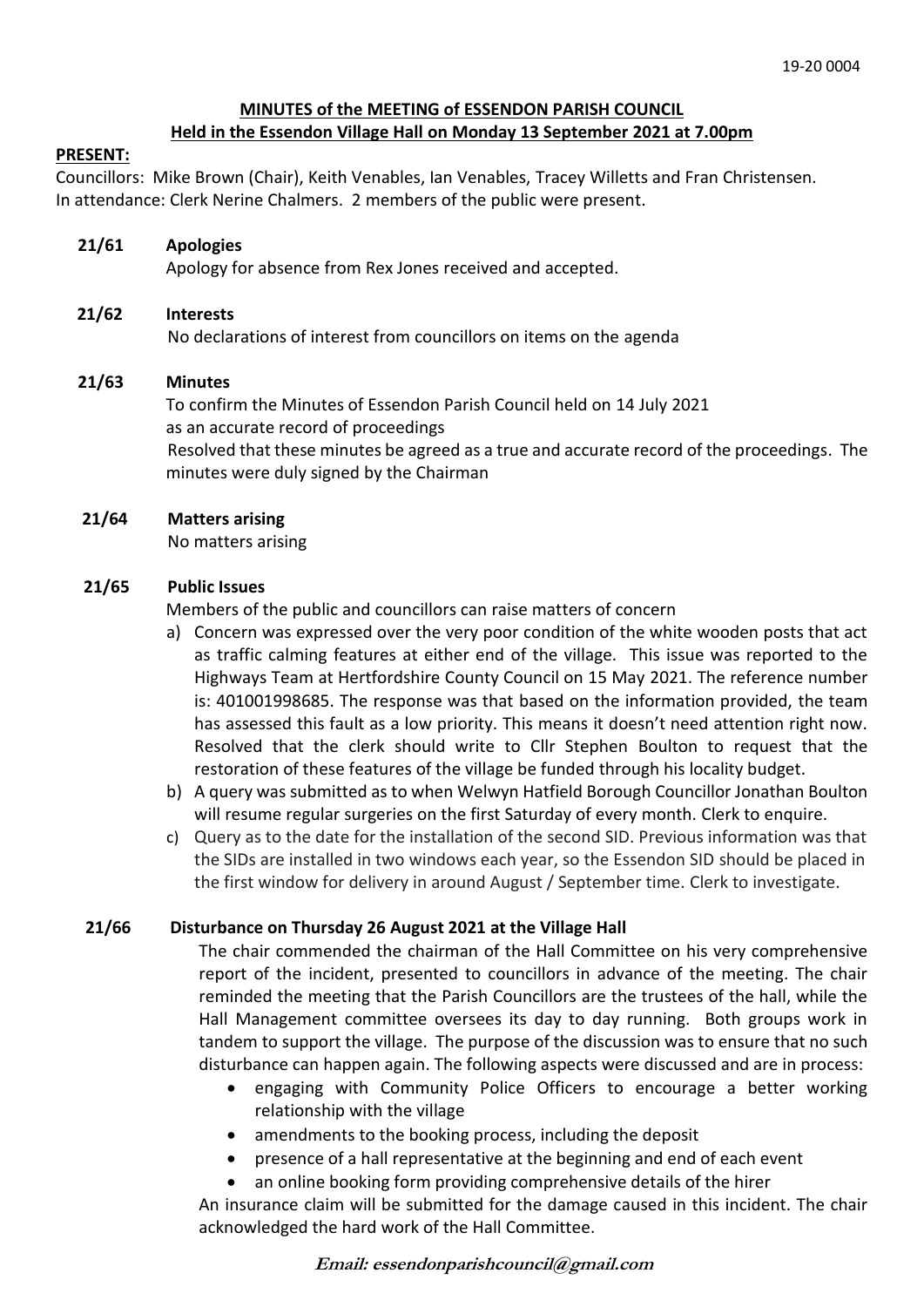# **21/67 To receive updates on:**

- a) 21/26 a) Entrance to Spinney Development Ref number 401001679413. No result yet clerk to follow up.
	- 21/26 b) Poor quality roadworks at the bottom of Essendon Hill Work completed

 21/26 c) Blocked tunnel under the road at the bottom of Cum Cum hill - No result yet –clerk to follow up.

21/26 d) Drains on West End Lane - No result yet – clerk to follow up.

- b) ACV on the Rose & Crown Forms completed and sent to the Ombudsman. No update so far. The Parish Council wishes the Rose & Crown good luck for the future.
- c) Holes in the surface of the High Road opposite the Rose and Crown Work completed
- d) Residents concerned about hedges intruding on alleyways in the village. Clerk wrote a generic letter to householders requesting that hedges be trimmed. Householder made enquiries and discovered that Hertfordshire County Council is responsible for hedge cutting. Request that the EPC should monitor the situation and contact HCC when cutting is required. Contact has been made with HCC. Awaiting a response.
- e) Refuse and Recycling Centres. Cole Green Recycling Centre is now open. Notices have been placed on the boards to this effect and a link added to the website. Noted
- f) Resident concerned about parking on the verge, blocking access to homes and obstructing access for emergency vehicles. Request for yellow lines on the corner of Glebe Cottages Road has been added to the next lining works program. Dangerous parking should be reported to the Police as soon as possible. Noted
- g) The damaged dog fouling notice which was reported on 9 July is still open on the WHBC website. Clerk to follow up.

## **21/68 Planning**

a) Notification received and considered for planning applications between 14 July and 13 September2021

### **14 July 2021**

# **Application Reference:** 6/2021/2038/COND

**Proposed development at:** Cucumber Hall Barn Cucumber Lane Essendon Hatfield AL9 6JB

**Proposal**: Submission of details pursuant to condition numbers 2 (historic timbers) and 3 (submission of plans) on planning permission 6/2016/1529/LB For informative purposes only.

# **20 July 2021**

**Application Reference:** 6/2021/1283/LAWP

**Proposed development at:** 1 Bury Cottages Essendon Hill Essendon Hatfield AL9 6AG

**Proposal**: Certificate of lawfulness for the installation of a set of wooden, electric (remotely operated) driveway gates into an existing driveway

Further to our previous notification on the above application, this proposal was considered on 20 July 2021 when **a decision was made to refuse the application.**

# **10 September 2021**

**Application Reference:** 6/2021/1261/HOUSE

**Proposed development at:** 4 Mill Green Cottages Low Road Essendon Hatfield AL9 6AB

**Proposal**: Erection of single storey rear extension

Further to our previous notification on the above application, this proposal was considered on 10 September 2021 when a **decision was made to approve the application.**

**Email: essendonparishcouncil@gmail.com**